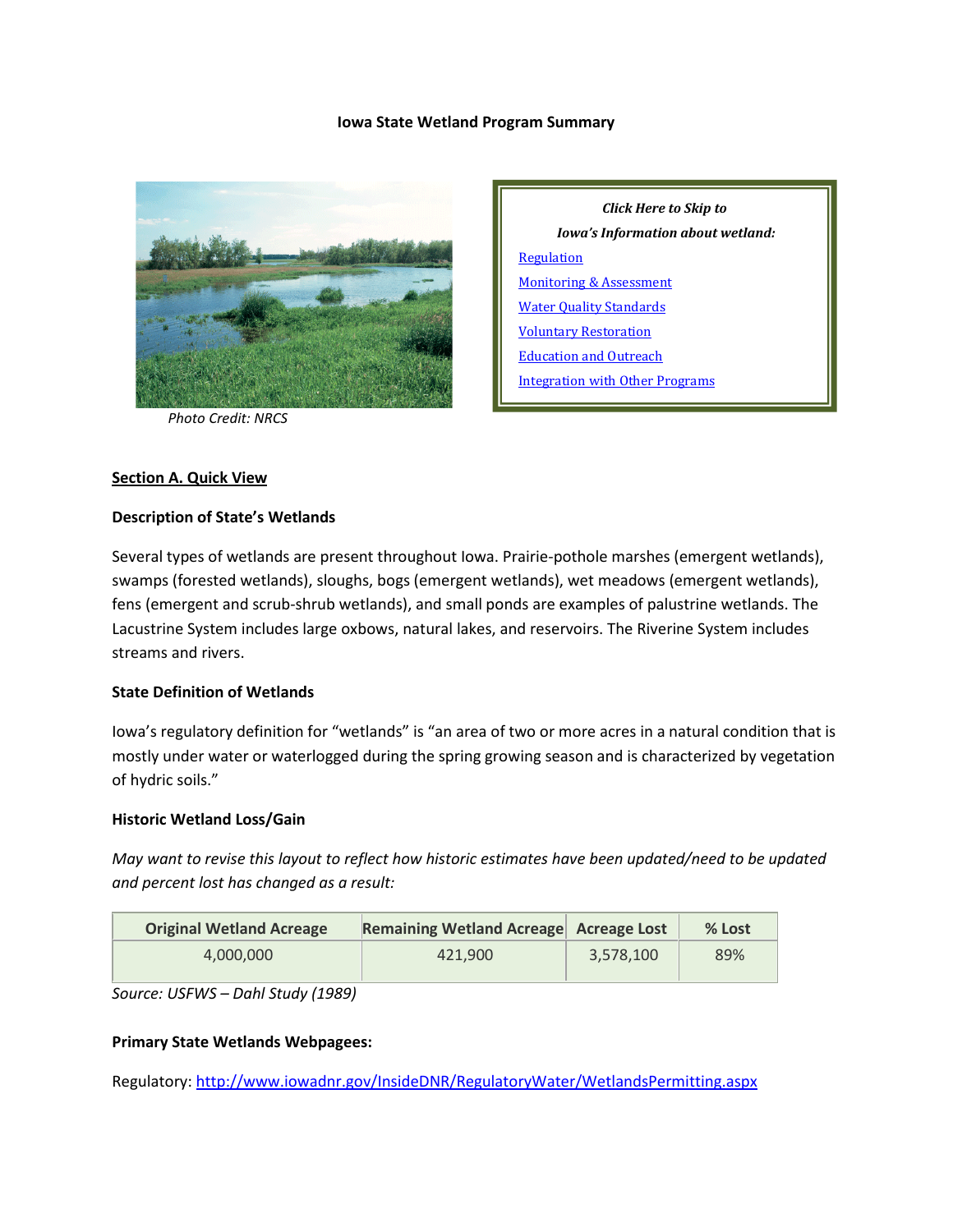Wetland Monitoring:

[http://www.iowadnr.gov/Environment/WaterQuality/WaterMonitoring/MonitoringPrograms/Wetlands](http://www.iowadnr.gov/Environment/WaterQuality/WaterMonitoring/MonitoringPrograms/Wetlands.aspx) [.aspx](http://www.iowadnr.gov/Environment/WaterQuality/WaterMonitoring/MonitoringPrograms/Wetlands.aspx)

### **State Wetland Program Plan**

Iowa does not have a state wetland program plan at this time.

### **State Permitting Fees**

| <b>State Permitting Fee</b> | <b>State Name</b> |
|-----------------------------|-------------------|
| Yes/No                      | NO                |
| Amount (range)              | N/A               |
| Agency                      | N/A               |

### **State Resources for Wetland Work**

| <b>State</b><br><b>Name</b> | Core element #1:<br><b>Regulation</b> | <b>Core Element #2:</b><br><b>Monitoring and</b><br>Assessment | <b>Core Element #3:</b><br><b>Wetland Water</b><br><b>Quality Standards</b> | <b>Core Element #4:</b><br><b>Voluntary</b><br>Wetland<br><b>Restoration</b>           |
|-----------------------------|---------------------------------------|----------------------------------------------------------------|-----------------------------------------------------------------------------|----------------------------------------------------------------------------------------|
| Agency                      | <b>DNR</b>                            | <b>DNR</b>                                                     | None                                                                        | State wildlife<br>biologists, some<br>voluntary work<br>with public $+$ on<br>own land |
| <b>Amount</b>               | Unknown                               | Unknown                                                        |                                                                             |                                                                                        |
| Source(s)                   | EPA Grant (604b); General<br>Fund     | Unknown                                                        |                                                                             |                                                                                        |
| <b>Staffing</b>             | 1 FTE                                 | $<$ 2 FTE                                                      |                                                                             | Some (# FTEs<br>unknown)                                                               |

### **Innovative Features**

None.

### **Models and Templates**

None.

### <span id="page-1-0"></span>**Section B. Regulation**

### **How are Wetlands Regulated in the State?**

State law requires IDNR to inventory the wetlands and marshes of each county and designate those wetlands that constitute "protected wetlands." Draining of a protected wetland is prohibited without a §401 water quality certification, and a permit may not be issued unless: (a) the protected wetland is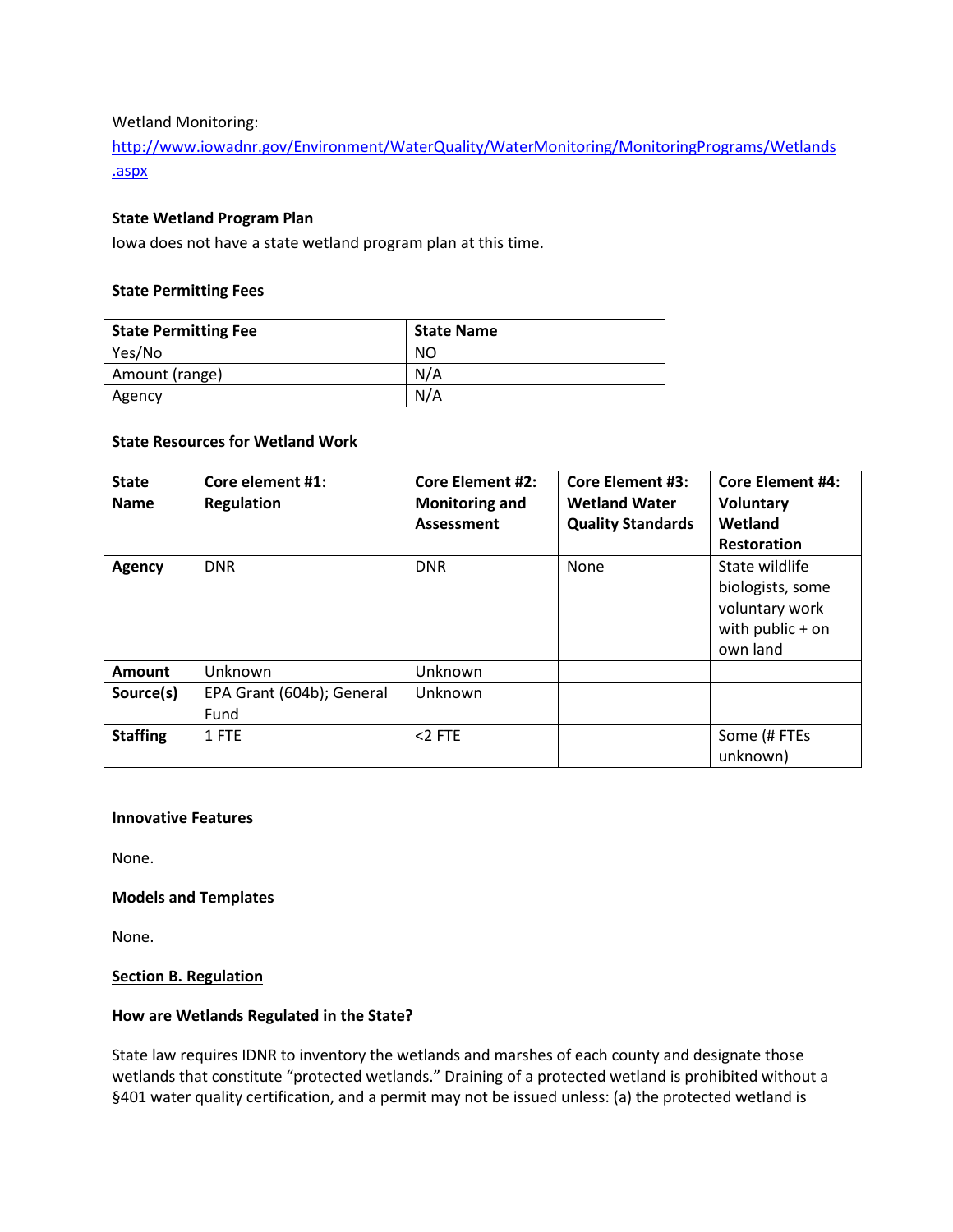replaced by the applicant with a wetland of equal or greater value as determined by the department; or (b) the protected wetland does not meet the criteria for continued designation as a protected wetland.

While this rule is still on the books, the rule no longer results in a state regulatory program. §404 dredge and fill permits trigger state §401 certification role.

### **Wetland Delineation**

| <b>Delineation Guidance</b> | Yes | <b>No</b> | <b>Detail</b>                                   |
|-----------------------------|-----|-----------|-------------------------------------------------|
| Use State's own Method      |     |           |                                                 |
| Use Corps' 87 Manual and    | x   |           | The Corps requires applications to provide this |
| <b>Regional Supplement</b>  |     |           | information                                     |
| Other (Please describe)     |     | v         |                                                 |

### **Evaluation Methodology**

The state uses the Corps' methodology. NRCS has models, but they were never formalized at the state level.

### **Exempted Activities**

Use of the Corps of Engineers' methodology determines what is regulated or exempt for Section 404.

### **Special Provisions for Agriculture and Forestry**

Unknown.

### **Penalties and Enforcement**

Although the state has the authority to operate a compliance and enforcement program specifically for wetlands, it does not and generally defers to the Corps for violations under §404 of the Clean Water Act.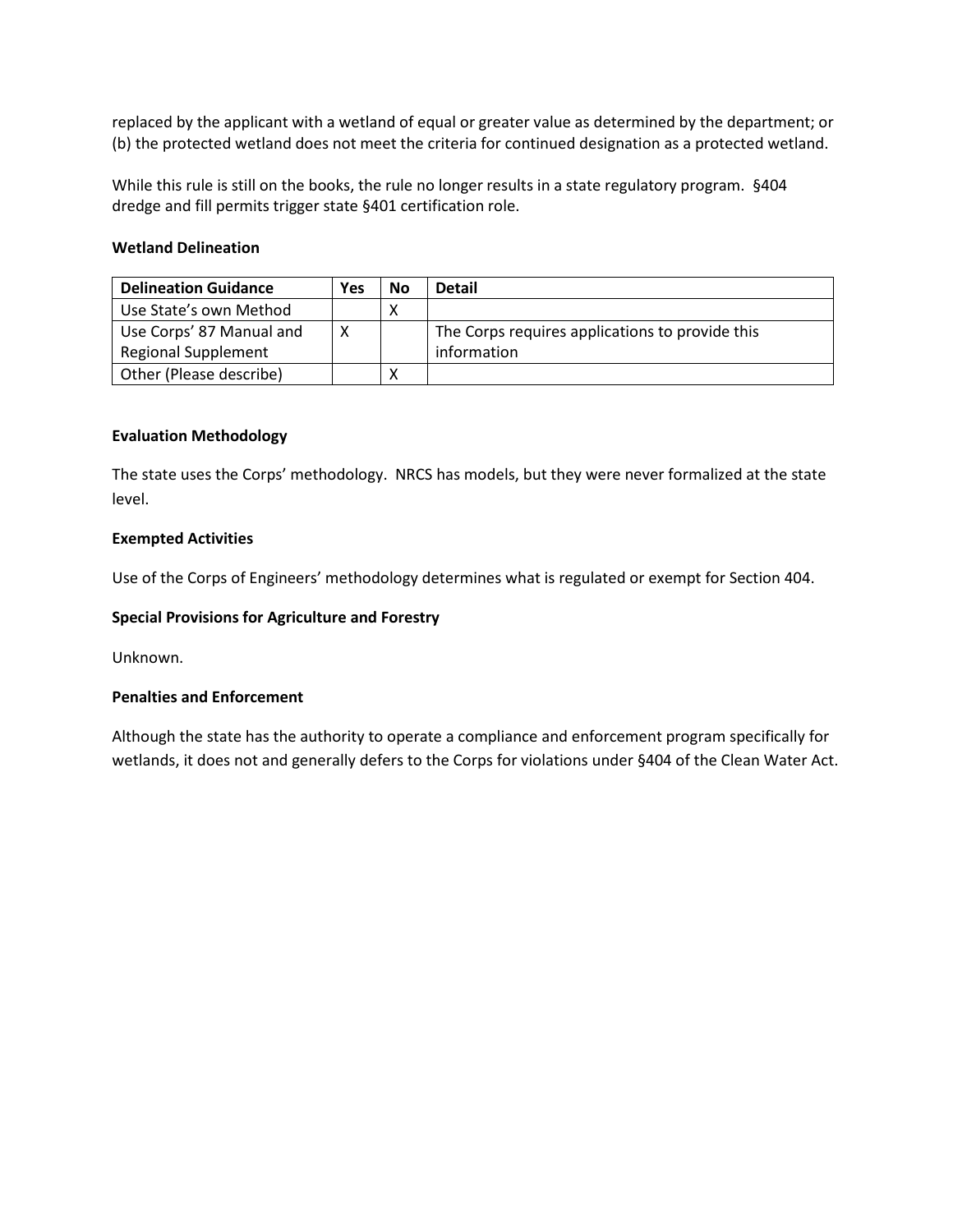# **Permit Tracking**

The IDNR Water Resources Section uses an in-house Access database to track projects and determine the number of §401 permits that have been issued or denied.

# **State General Permit (statewide vs. regional coverage)**

| <b>Permit Coverage</b>         | Yes | No | <b>Detail (Type of Permit)</b>                           |
|--------------------------------|-----|----|----------------------------------------------------------|
| <b>Regional General Permit</b> |     |    | 4-5 Regional permits, including one for linear           |
|                                |     |    | transportation projects that is similar to Nationwide 14 |
| Statewide General Permit       |     |    |                                                          |

# **Assumption of 404 Powers**

| <b>Assumption Status</b>   | Yes | No | <b>Detail</b>                                                |
|----------------------------|-----|----|--------------------------------------------------------------|
| Assumed                    |     | ∧  |                                                              |
| Applying for Assumption    |     | Χ  |                                                              |
| <b>Explored Assumption</b> |     | ∧  | State is not interested in assumption at this time, due to a |
|                            |     |    | lack of resources                                            |

# **Joint permitting**

Iowa DNR has a joint application form with the Corps for obtaining permits. When an application is sent to the Corps, the process triggers sending the application to the state as well. Applicants do not have to submit a state permit.

# **Special Area Management Plans and Advanced Identification Plans**

None.

# **Mitigation Policy**

Under state regulations, IDNR may not issue a certification for a protected wetland unless "the protected wetland is replaced by the applicant with a wetland of equal or greater value as determined by the department." The regulations do not specify exactly how mitigation should be achieved, and so the method, type, and location of mitigation vary from project to project. IDNR permitting staff typically requires mitigation sites to be located on-site or as close as possible to the impact site. Off-site mitigation is allowed, but usually requires a higher mitigation ratio. IDNR's preferred form of mitigation is wetland restoration, but the agency will accept creation, enhancement, and preservation projects as long as "no net loss" is achieved. Mitigation ratios vary according to the type and quality of the wetlands involved; IDNR considers whether the mitigation site is on-site or off-site and if it is in-kind or out-ofkind. The Corps and DNR conduct side-by-side analysis. Since 2008, there Has been a bigger emphasis on mitigation banking options.

# **Mitigation Database**

The Water Resources Section comprehensively tracks all mitigation sites.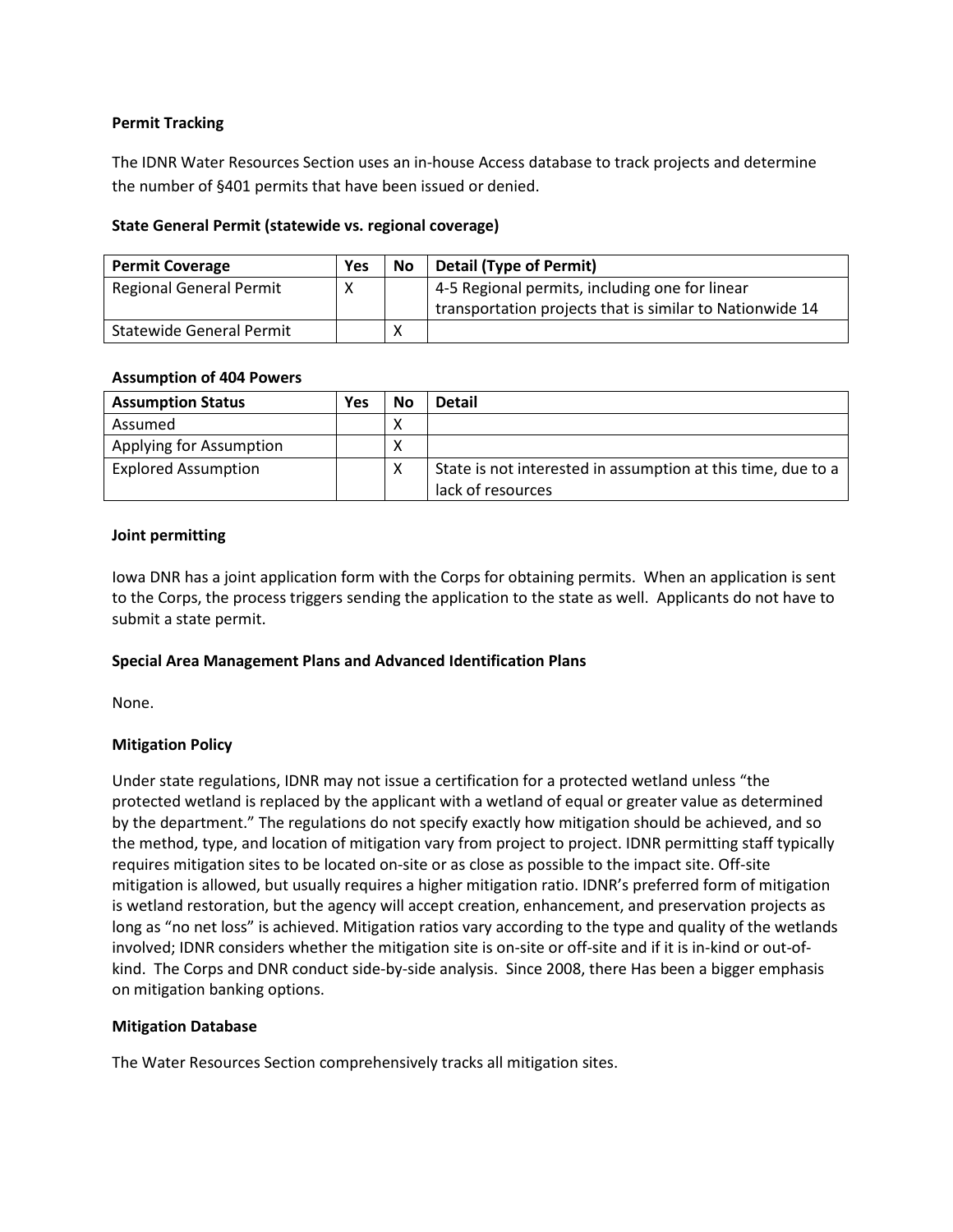### <span id="page-4-0"></span>**Section C. Monitoring and Assessment**

### **Agency Responsible for Wetland Monitoring and Assessment**

Iowa is in the process of developing a statewide wetland monitoring program.

In 2005, the Iowa Department of Natural Resources' (IDNR) Watershed Monitoring and Assessment Section began its wetland monitoring program in north-central Iowa, through grant funds provided by the U.S. Environmental Protection Agency. A statewide monitoring program was developed to assess these valuable areas, and results from this monitoring will enable the IDNR to determine the ecological condition of wetlands while documenting the leading contaminants and stressors found in these systems. This information will help make informed decisions affecting the future of Iowa's wetlands.

The overall Iowa DNR strategy is to develop a comprehensive statewide wetland monitoring program that can address all of the inherent variables associated with different types of wetlands, an extremely altered landscape, and cyclic patterns of wet/dry conditions in order to guide management decisions regarding Iowa's wetland resources. This strategy will provide a framework for an ongoing assessment of Iowa's wetland resources and the level of success achieved by our management programs.

Iowa DNR wetland monitoring protocols include:

- [Standard Protocol for Pothole Wetlands v2](http://www.iowadnr.gov/Portals/idnr/uploads/watermonitoring/wetlands/Standard%20Protocol%20for%20Pothole%20Wetlands%20Version%202.pdf)
- **[Iowa Fen Rapid Assessment Method for Wetlands v1](http://www.iowadnr.gov/Portals/idnr/uploads/watermonitoring/wetlands/Iowa%20Fen%20Rapid%20Assessment%20Method%20for%20Wetlands%20v1.pdf)**
- **[PPJV Flex Fund Proposal \(2012\)](http://www.iowadnr.gov/Portals/idnr/uploads/watermonitoring/wetlands/PPJV%20Flex%20Fund%20Proposal%20FINAL%20REPORT%2012_27_2012.pdf)**

### **Mapping/Inventory**

Contact Chris Ensinger at:

### **State Wetland Mapping Public Portal**

None. State sends people to the National Wetlands Inventory (NWI) website.

### **Wetland Classification and Assessment**

The Corps makes all assessments. Informally, the state uses the Cowardin Classification system.

### **Statewide Monitoring Plan**

Unknown.

### **Overall Wetland Gain and Loss Tracking System**

None.

### **Wetland Monitoring and Assessment Characteristics**

| Level | None | Level 1 | Level 2 | Level 3 |
|-------|------|---------|---------|---------|
| Iowa  |      | Unknown | Unknown | Unknown |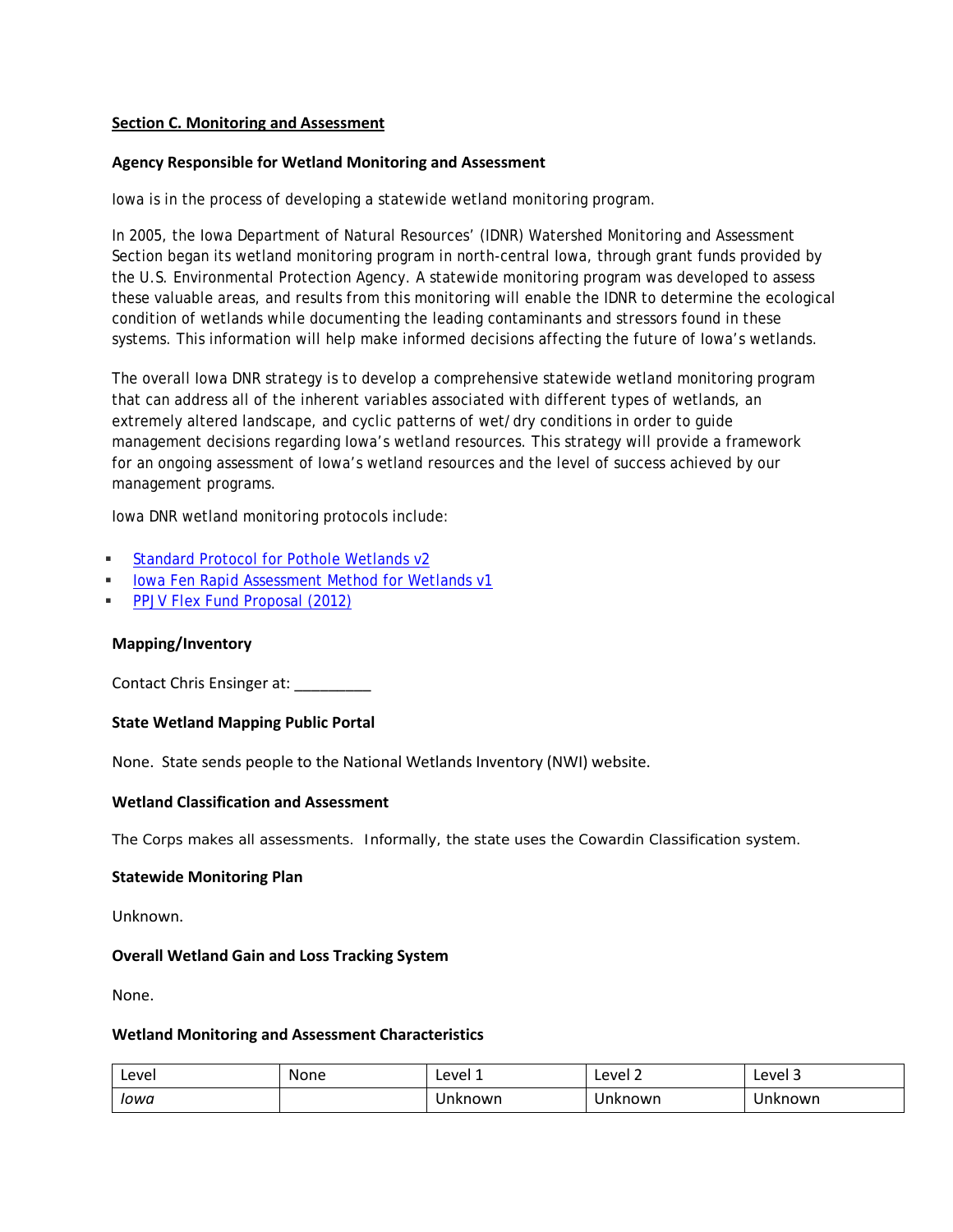| Type | None | <b>IBI</b>         | Conditional | Functional |
|------|------|--------------------|-------------|------------|
| Iowa |      | <b>VES</b><br>ر _ا | Unknown     | Unknown    |

| Frequency | <b>None</b> | Project Specific | Ongoing        |
|-----------|-------------|------------------|----------------|
| Iowa      |             |                  | X (through EPA |
|           |             |                  | Grants)        |

### **Participation in National Wetland Condition Assessment**

| <b>NWCA Study Type</b>             | Yes | No |
|------------------------------------|-----|----|
| <b>National Study</b>              |     |    |
| <b>State Intensification Study</b> |     |    |

#### <span id="page-5-0"></span>**Section D. Water Quality Standards**

#### **Wetland and Water Quality Standards**

| <b>Type</b>             | <b>None</b> | <b>Use Existing</b><br>WQ | <b>In Process</b> | Adopted | <b>Future</b><br><b>Direction</b> |
|-------------------------|-------------|---------------------------|-------------------|---------|-----------------------------------|
|                         |             | <b>Standards</b>          |                   |         |                                   |
| <b>Wetland-specific</b> |             | X                         |                   |         |                                   |
| <b>Designated Uses</b>  |             |                           |                   |         |                                   |
| Narrative criteria in   |             |                           |                   |         |                                   |
| the standards to        |             | X                         |                   |         |                                   |
| protect designated      |             |                           |                   |         |                                   |
| wetland uses            |             |                           |                   |         |                                   |
| Numeric criteria in     |             |                           |                   |         |                                   |
| the standards           |             | $\boldsymbol{\mathsf{x}}$ |                   |         |                                   |
| based on wetland        |             |                           |                   |         |                                   |
| type and location       |             |                           |                   |         |                                   |
| to protect the          |             |                           |                   |         |                                   |
| designated uses         |             |                           |                   |         |                                   |
|                         |             |                           |                   |         |                                   |
| Anti-degradation        |             | X                         |                   |         |                                   |
| policy includes         |             |                           |                   |         |                                   |
| wetlands                |             |                           |                   |         |                                   |

*Description:* Iowa's surface water quality standards apply to wetlands, as they do to all waters of the state that are classified for protection of beneficial uses. Under the Iowa Administrative Code, wetlands fall under the "designated use" category of "Class B(LW) - Lakes and Wetlands." These standards were developed primarily to protect lakes, but are also used for evaluating wetlands. IDNR wildlife biologists generally rely on best professional judgment to assess wetland water quality. Wetlands are designated as general use waterbodies and are covered under the antidegradation policy described in Chapter 61.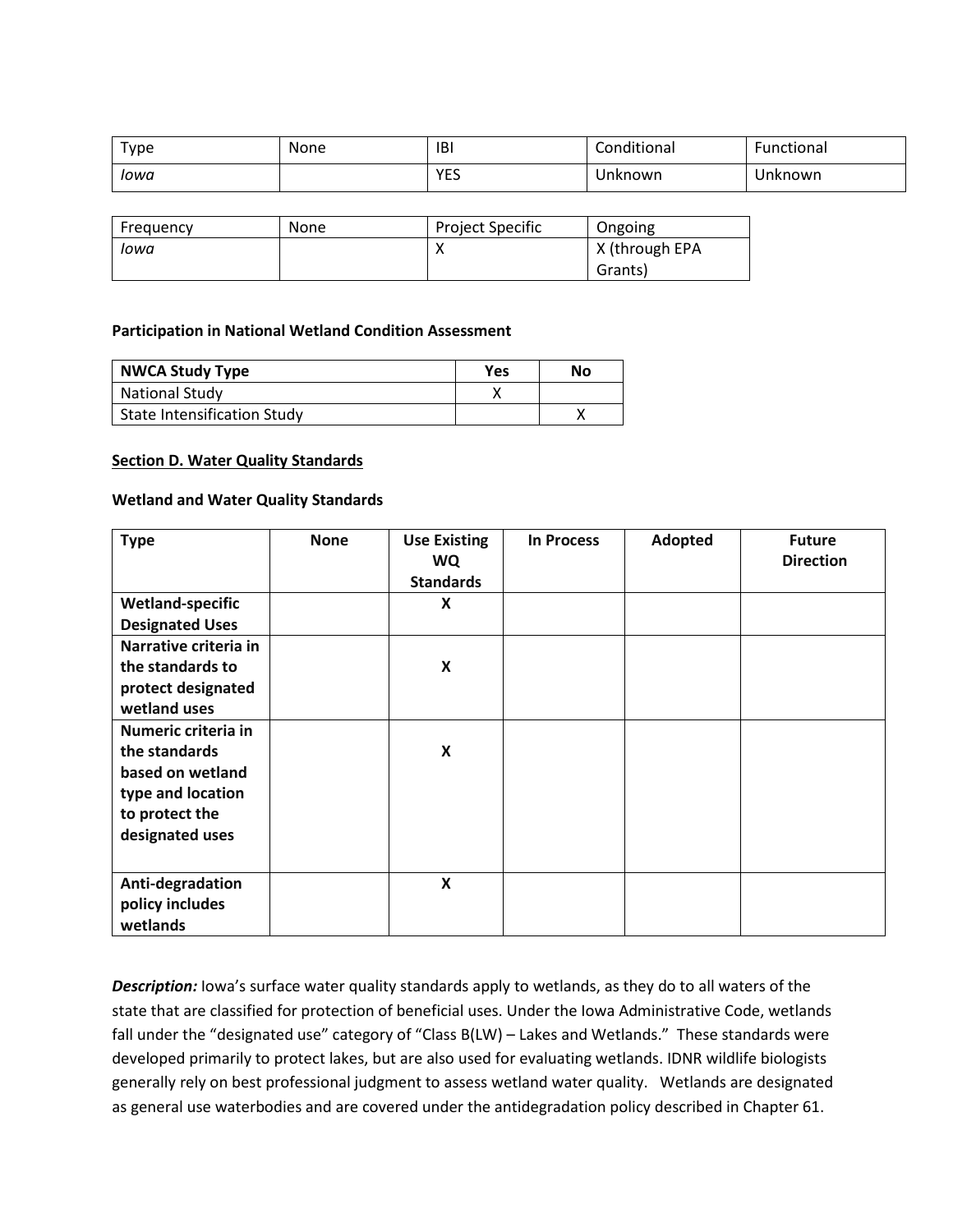# <span id="page-6-0"></span>**Section E. Voluntary Wetland Restoration**

Iowa does not have one, coordinated statewide voluntary wetland restoration program. However, IDNR has two regional restoration programs: 1) *Identification of Potential Wetland Complex Restoration in the Prairie-Pothole Region of Iowa* and 2) the *Upper Mississippi River & Great Lakes Region Joint Venture*. These are both funded by the North American Wetland Conservation Act (NAWCA). Additional federal funds come from the Federal Migratory Bird Fund. State money is provided by state waterfowl stamp sales; state habitat stamp sales; hunting and fishing license fees; and the Resource Enhancement and Protection (REAP) program, a general fund for natural resources.

# **Types of Wetland Restoration Work Funded by the State:**

| <b>Type of Work</b>                | <b>YES</b> | <b>NO</b> | <b>Description</b>                    |
|------------------------------------|------------|-----------|---------------------------------------|
| <b>Public Wetland Restoration</b>  |            |           | <b>IDNR</b>                           |
| <b>Private Wetland Restoration</b> |            |           | IDNR, IDALS                           |
| <b>Technical Assistance</b>        |            |           | <b>IDNR</b>                           |
| <b>Tax Incentives</b>              | ↗          |           | Through wildlife group                |
|                                    |            |           | (no additional information available) |

# **Voluntary Wetland Restoration Program Components**

| <b>Wetland Restoration Efforts</b>                                                                                 | Nothing in the<br><b>Works</b> | <b>Planning</b> | <b>In Progress</b> | Complete |
|--------------------------------------------------------------------------------------------------------------------|--------------------------------|-----------------|--------------------|----------|
| Program has a set of restoration<br>goals                                                                          | N/A                            |                 |                    |          |
| Coordinate with relevant agencies<br>that outline restoration/protection<br>goals and strategies and<br>timeframes | N/A                            |                 |                    |          |
| Developed multi-agency body to<br>coordinate restoration/ protection<br>efforts                                    | N/A                            |                 |                    |          |
| Set restoration goals based on<br>agency objectives and available<br>information                                   | N/A                            |                 |                    |          |

# **Goals for Restoration Program Projects**

| <b>NWCA Study Type</b>   | Yes | No | <b>Description</b> |
|--------------------------|-----|----|--------------------|
| No Net Loss              | N/A |    |                    |
| Reverse Loss/Net Gain    | N/A |    |                    |
| <b>NPS</b>               | N/A |    |                    |
| <b>TMDLs</b>             | N/A |    |                    |
| Habitat                  | N/A |    |                    |
| <b>Costal Protection</b> | N/A |    |                    |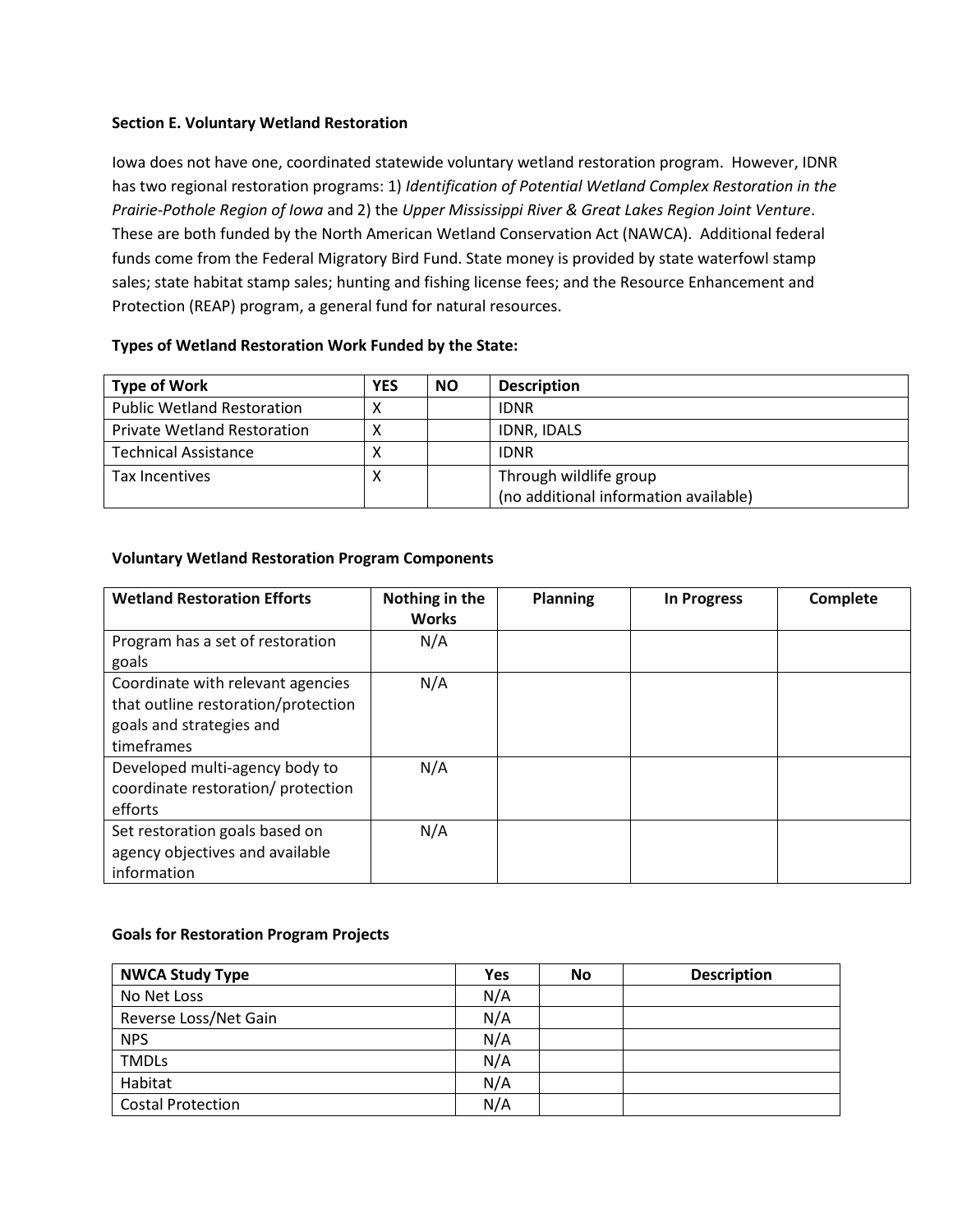| <b>Floodwater Protection</b> | N/A |  |
|------------------------------|-----|--|
| Groundwater                  | N/A |  |
| Other (please describe)      | N/A |  |

# **Landowner Guides and Handbooks to Assist with Voluntary Wetland Restoration Efforts**

Unknown.

# <span id="page-7-0"></span>**Section F. Innovative and/or Highly Effective Education and Outreach**

None by the state. However, Iowa State University has an innovative "Water Rocks" project that has produced DVDs, music videos and teacher information about wetlands.

### **Section G. Climate Change and Wetlands**

Iowa's weather is volatile. People are talking about climate change; however there is not a formal effort in the wetlands program to address climate change. However, when evaluation of mitigation sites takes place, extremes in drought and flooding are assessed and taking into consideration when making decisions on mitigation banking sites.

In the past it was reported that the Iowa Department of Natural Resources conducted a climate change vulnerability assessment of Iowa's fish and wildlife, including the evaluation of suites of species from particular habitat types. Both herbaceous and wet forest/shrub lands are part of that assessment, which will likely be available early in 2012. A planned revision to the Wildlife Action Plan scheduled for 2015 will also include more specific information about what steps could be taken to promote resilience of Iowa's ecosystems to potential climate change impacts.

| <b>Entity/Program Area</b>             | Yes/No     | <b>Description of the Connection</b>                             |  |
|----------------------------------------|------------|------------------------------------------------------------------|--|
| NPDES/Stormwater                       | Informally | Approach stormwater staff occasionally, especially related to    |  |
|                                        |            | the wording of 401 certification conditions                      |  |
| 303(d)                                 | <b>YES</b> | Look at list based on project impacts to impaired streams        |  |
| 305(b)                                 | NO.        | Reporting only on stream segment                                 |  |
| <b>TMDL</b>                            | Unknown    |                                                                  |  |
| Climate Change/ Resiliency             | Informally | With mitigation bank site assessment                             |  |
| Land Use / Watershed planning<br>No.   |            |                                                                  |  |
| Flood/Hazard Mitigation                | Minimally  | Check to see if the condition is the same (can look at pollution |  |
|                                        |            | prevention and sovereign lands if likely to permit); however     |  |
|                                        |            | the structures are very disconnected.                            |  |
| Coastal Work                           | N/A        |                                                                  |  |
| Wildlife Action Plan                   | <b>YES</b> | State has a plan and wetlands are included in it                 |  |
| Statewide Comprehensive                | <b>YES</b> | Includes protection of wetlands                                  |  |
| <b>Outdoor Recreation Plan (SCORP)</b> |            |                                                                  |  |
| Other-DOT                              | <b>YES</b> | DNR and DOY do lots of work together on stream mitigation,       |  |
|                                        |            | ILF program projects, etc.                                       |  |

### <span id="page-7-1"></span>**Section H. Integration**